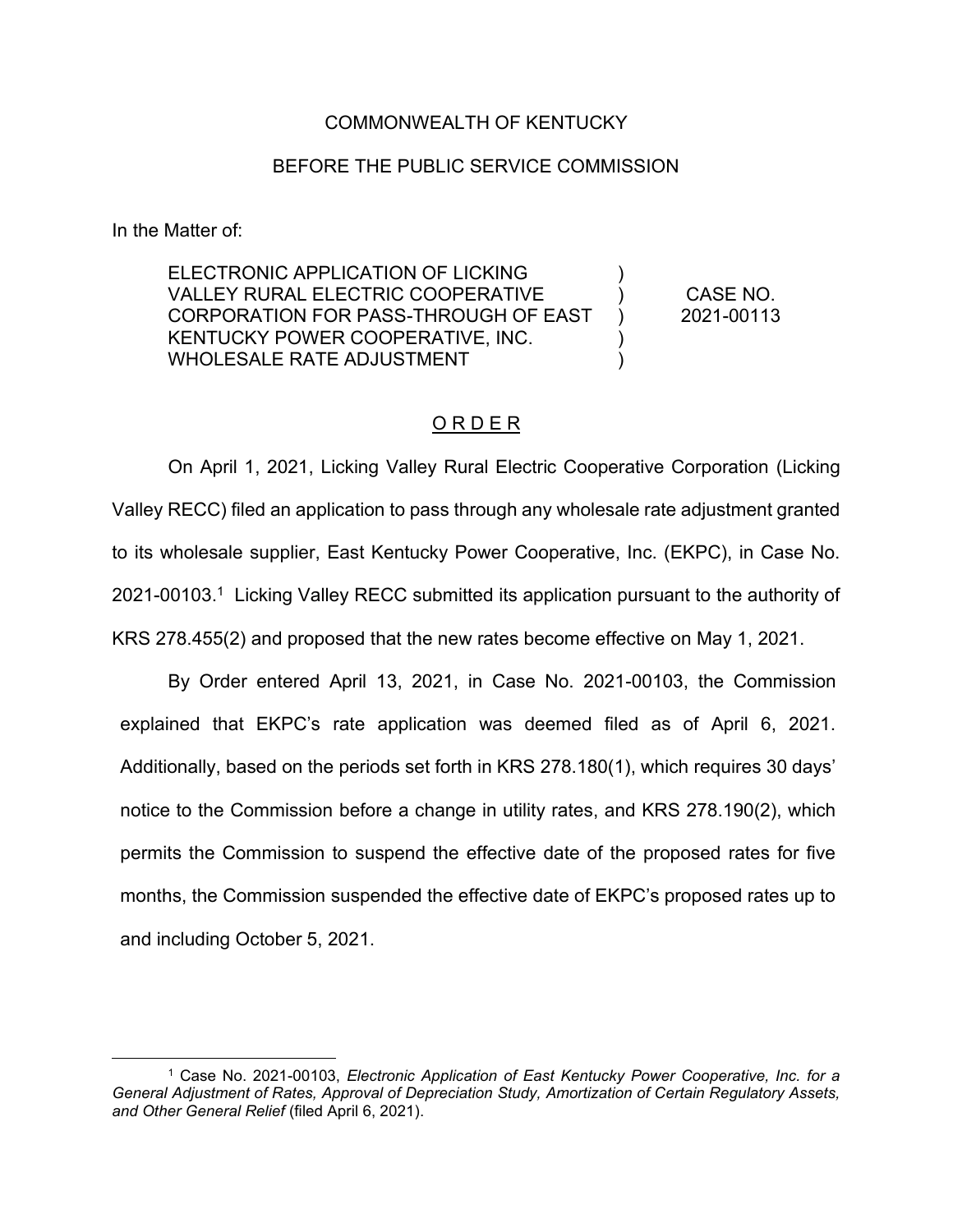KRS 278.455(2) provides that the rates of a distribution cooperative shall become effective on the same date as those of its wholesale supplier. Consequently, Licking Valley RECC's proposed rates may not become effective until the Commission renders a decision in EKPC's proposed rates or until EKPC's rates become effective as a matter of law. Therefore, the Commission will suspend the effective date of Licking Valley RECC's proposed rates up to and including October 5, 2021.

The Commission further finds that a procedural schedule should be established to review the reasonableness of the proposed rates. The procedural schedule is attached hereto as an Appendix to this Order and is incorporated herein.

IT IS THEREFORE ORDERED that:

1. Licking Valley RECC's proposed rates are suspended for five months, up to and including October 5, 2021.

2. The procedural schedule set forth in the Appendix to this Order shall be followed.

3. a. Responses to requests for information in paper medium shall be appropriately bound, tabbed and indexed, with the original and an electronic version to the Commission. Electronic documents shall be in portable document format (PDF), shall be searchable, and shall be appropriately bookmarked. Each response shall include the name of the witness responsible for responding to the questions related to the information provided.

b. Each response shall be answered under oath or, for representatives of a public or private corporation or a partnership or an association or a governmental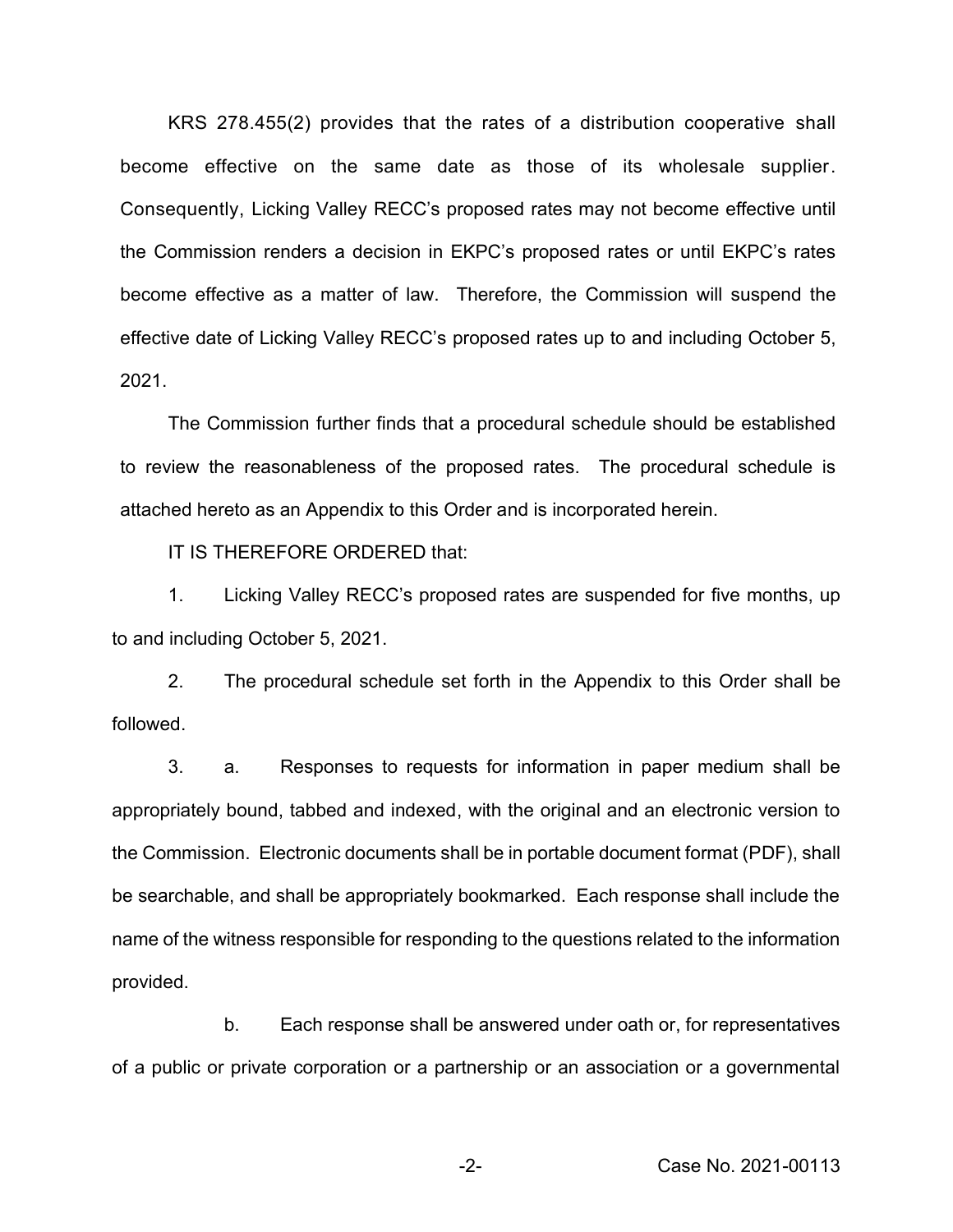agency, be accompanied by a signed certification of the preparer or person supervising the preparation of the response on behalf of the entity that the response is true and accurate to the best of that person's knowledge, information, and belief formed after a reasonable inquiry.

c. A party shall make timely amendment to any prior response if it obtains information that indicates the response was incorrect when made or, though correct when made, is now incorrect in any material respect.

d. For any request to which a party fails or refuses to furnish all or part of the requested information, that party shall provide a written explanation of the specific grounds for its failure to completely and precisely respond.

e. Careful attention should be given to copied material to ensure that it is legible. When the requested information has been previously provided in this proceeding in the requested format, reference may be made to the specific location of that information in responding to this request.

f. Any party filing a paper containing personal information shall, in accordance with 807 KAR 5:001, Section 4(10), encrypt or redact the paper so that the personal information cannot be read.

4. Any party filing a paper with the Commission shall file an original in paper medium and an electronic copy in accordance with the electronic filing procedures set forth in 807 KAR 5:001, Section 8. The original in paper medium shall be appropriately bound, tabbed, and indexed. Electronic documents shall be in portable document format (PDF), shall be searchable, and shall be appropriately bookmarked. The Commission directs the parties to the Commission's March 16, 2020 and March 24, 2020 Orders in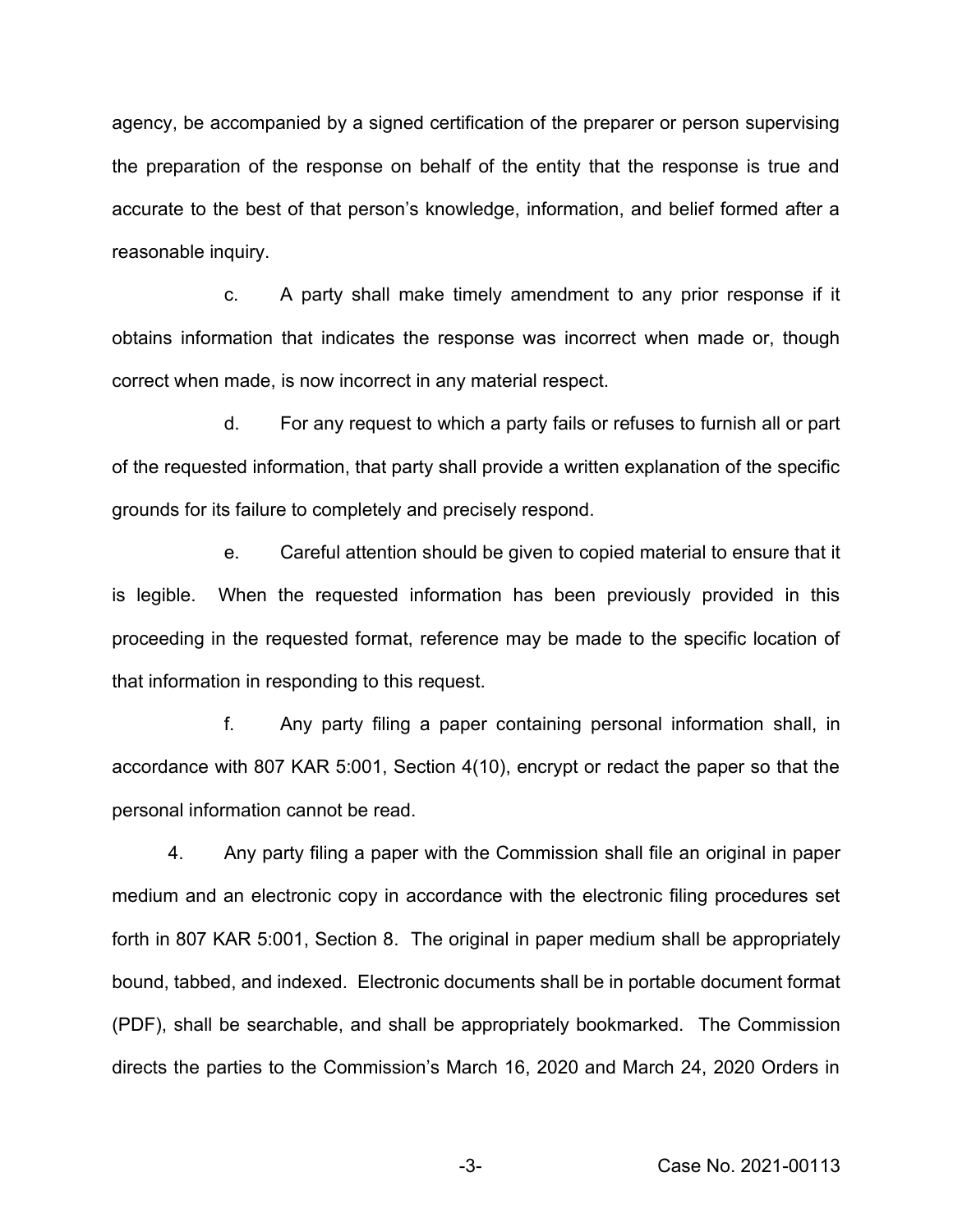Case No. 2020-000852 regarding filings with the Commission. The Commission expects the original documents to be filed with the Commission within 30 days of the lifting of the current state of emergency.

5. As set forth in 807 KAR 5:001, Section 4(11)(a), a person requesting permissive intervention in a Commission proceeding is required to demonstrate either (1) a special interest in the proceeding which is not adequately represented in the case, or (2) that the person requesting permissive intervention is likely to present issues or develop facts that will assist the Commission in fully considering the matter without unduly complicating or disrupting the proceedings. Further, KRS 278.040(2) requires that a person seeking intervention must have an interest in the rates or service of a utility, as those are the only matters that are subject to the Commission's jurisdiction. Therefore, any person requesting to intervene in a Commission proceeding must state with specificity the person's special interest that is not otherwise adequately represented, or the issues and facts that the person will present that will assist the Commission in fully considering the matter. A mere recitation of the quantity of utility service consumed by the movant or a general statement regarding a potential impact of possible modification of rates will not be deemed sufficient to establish a special interest. In addition, any motion to intervene filed after the date established in the procedural schedule shall also show good cause for being untimely. If the untimely motion is granted, the movant shall accept and abide by the existing procedural schedule.

<sup>2</sup> Case No. 2020-00085, *Electronic Emergency Docket Related to the Novel Coronavirus COVID-19* (Ky. PSC Mar. 16, 2020), Order at 5–6. Case No. 2020-00085, *Electronic Emergency Docket Related to the Novel Coronavirus COVID-19* (Ky. PSC Mar. 24, 2020), Order at 1–3.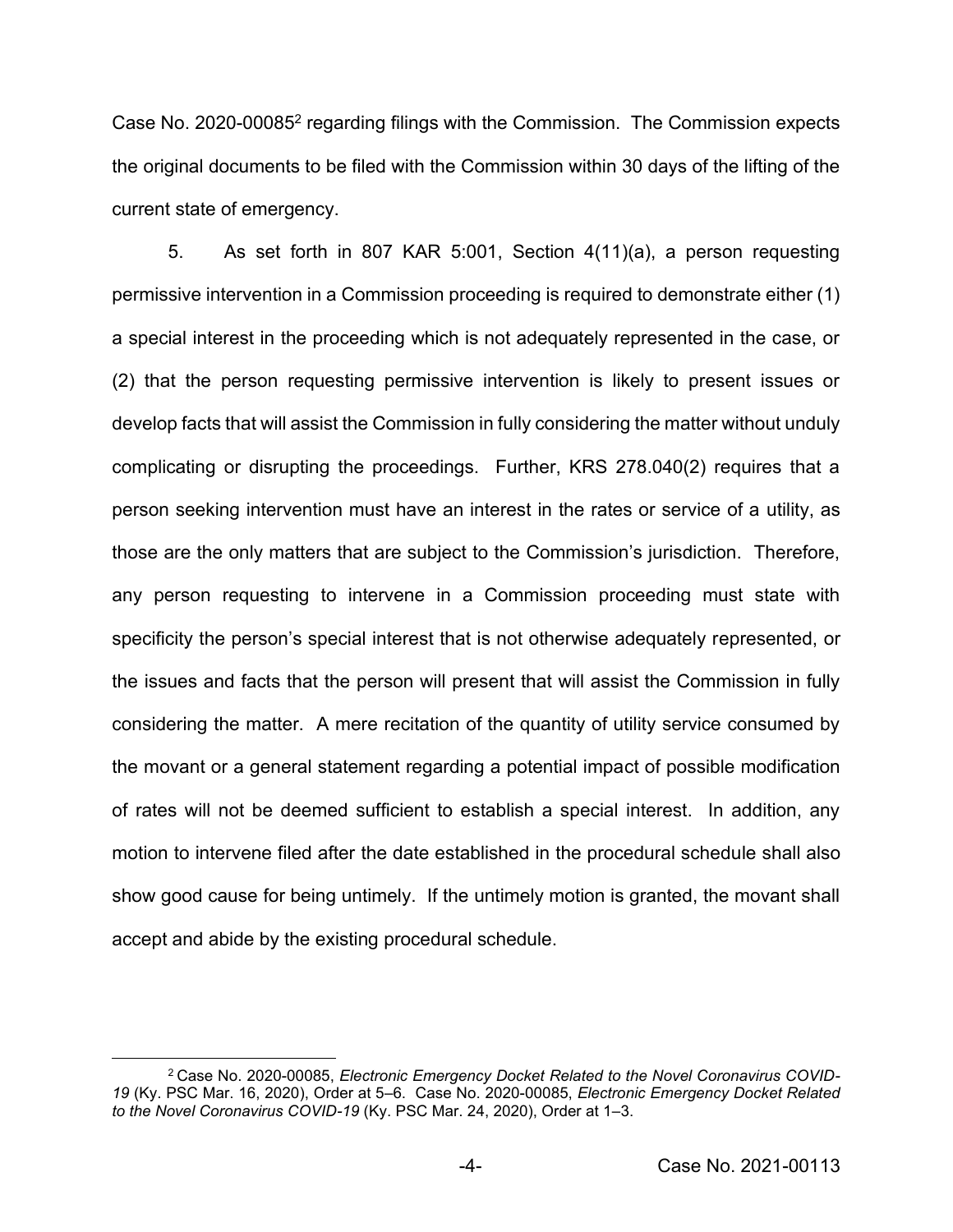6. Licking Valley RECC shall give notice of the hearing in accordance with the provisions set forth in 807 KAR 5:001, Section 9(2). In addition, the notice of hearing shall include the following statements: "This hearing will be streamed live and may be viewed on the PSC website, psc.ky.gov" and "Public comments may be made at the beginning of the hearing. Those wishing to make oral public comments may do so by following the instructions list on the PSC website, psc.ky.gov." At the time publication is requested, Licking Valley RECC shall forward a duplicate of the notice and request to the Commission.

7. At any public hearing in this matter, neither opening statements nor summarization of direct testimonies shall be permitted.

8. Pursuant to KRS 278.360 and 807 KAR 5:001, Section 9(9), a digital video recording shall be made of the hearing.

9. The Commission does not look favorably upon motions for continuance. Accordingly, motions for extensions of time with respect to the schedule herein shall be made in writing and will be granted only upon a showing of good cause.

10. Nothing contained herein shall prevent the Commission from entering further Orders in this matter.

-5- Case No. 2021-00113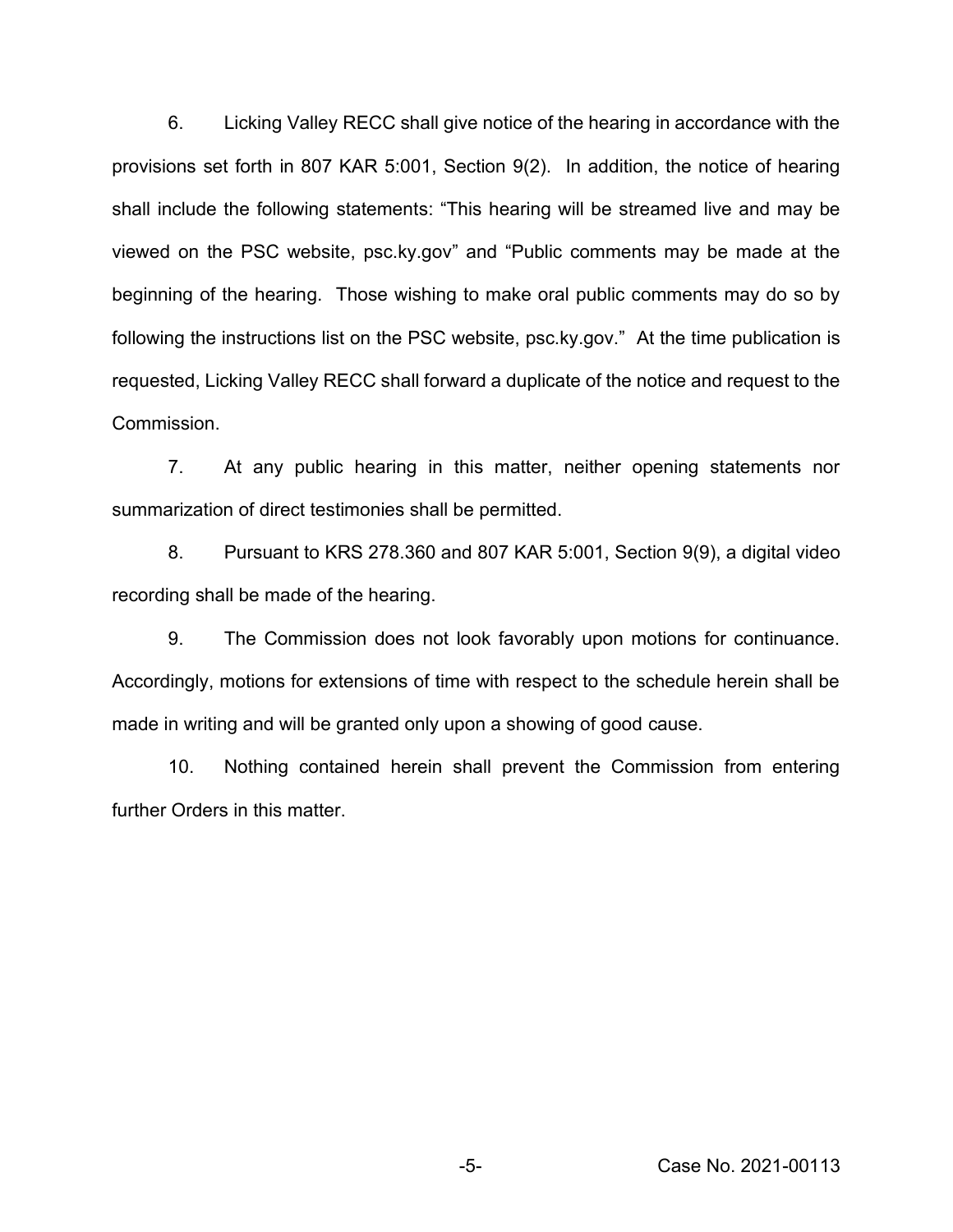By the Commission



ATTEST:

\_\_\_\_\_\_\_\_\_\_\_\_\_\_\_\_\_\_\_\_\_\_

Executive Director

Case No. 2021-00113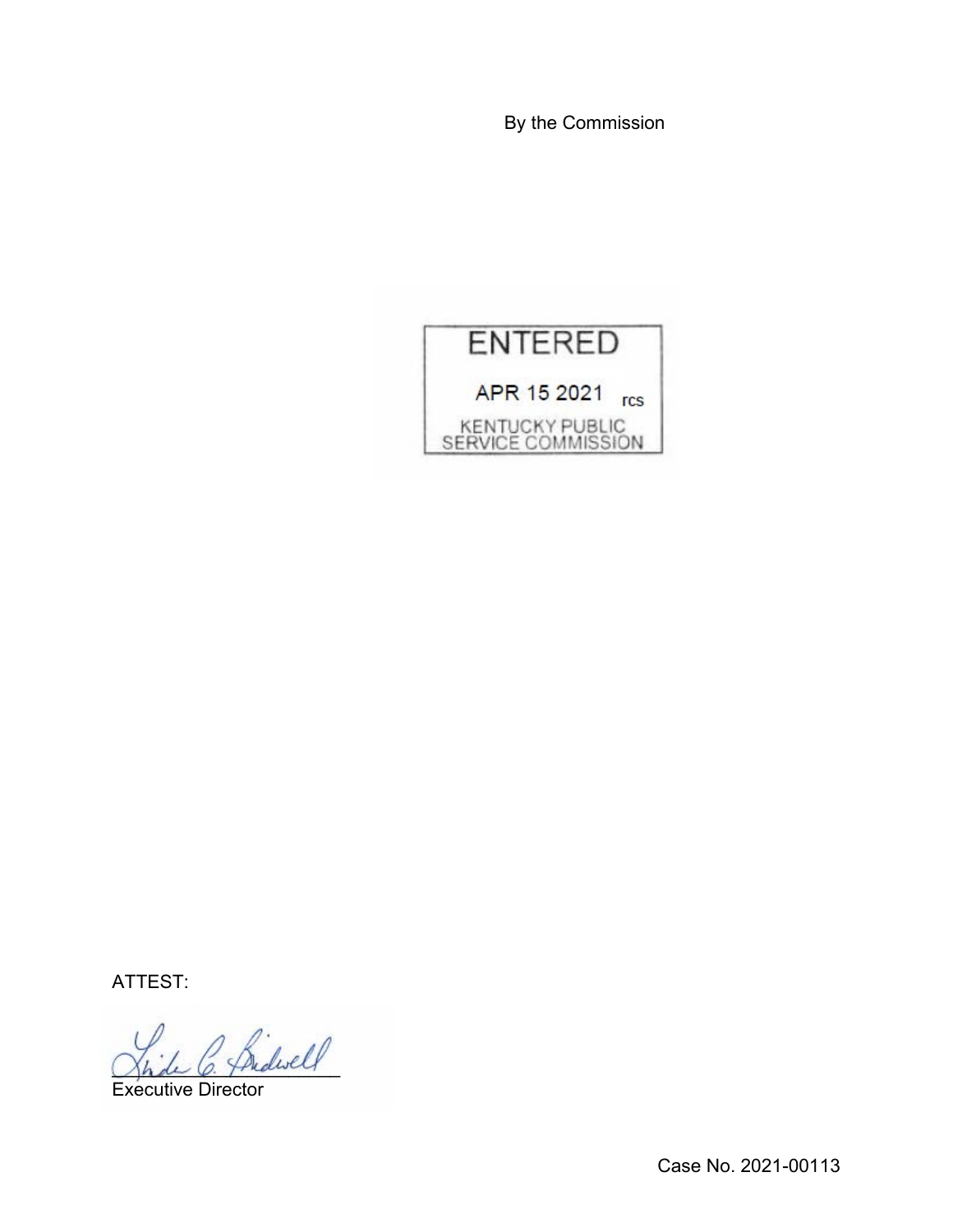# APPENDIX

## APPENDIX TO AN ORDER OF THE KENTUCKY PUBLIC SERVICE COMMISSION IN CASE NO. 2021-00113 DATED APR 15 2021

| All initial requests for information to Licking Valley RECC shall                                                                                                                                  |  |
|----------------------------------------------------------------------------------------------------------------------------------------------------------------------------------------------------|--|
| Licking Valley RECC shall file responses to initial requests for                                                                                                                                   |  |
| All supplemental requests for information to Licking Valley RECC                                                                                                                                   |  |
| Licking Valley RECC shall file responses to supplemental requests                                                                                                                                  |  |
| Intervenor testimony, if any, in verified prepared                                                                                                                                                 |  |
| All requests for information to Intervenors shall                                                                                                                                                  |  |
| Intervenors shall file responses to requests for                                                                                                                                                   |  |
| Licking Valley RECC shall file, in verified form, its rebuttal                                                                                                                                     |  |
| Last day for Licking Valley RECC to publish notice of hearingTo be scheduled                                                                                                                       |  |
| Public Hearing to be held in the Richard Raff Hearing Room<br>at the offices of the Public Service Commission at 211 Sower Boulevard,<br>Frankfort, Kentucky, for the purpose of cross-examination |  |
| of witnesses of Licking Valley RECC and IntervenorsTo be scheduled                                                                                                                                 |  |
|                                                                                                                                                                                                    |  |